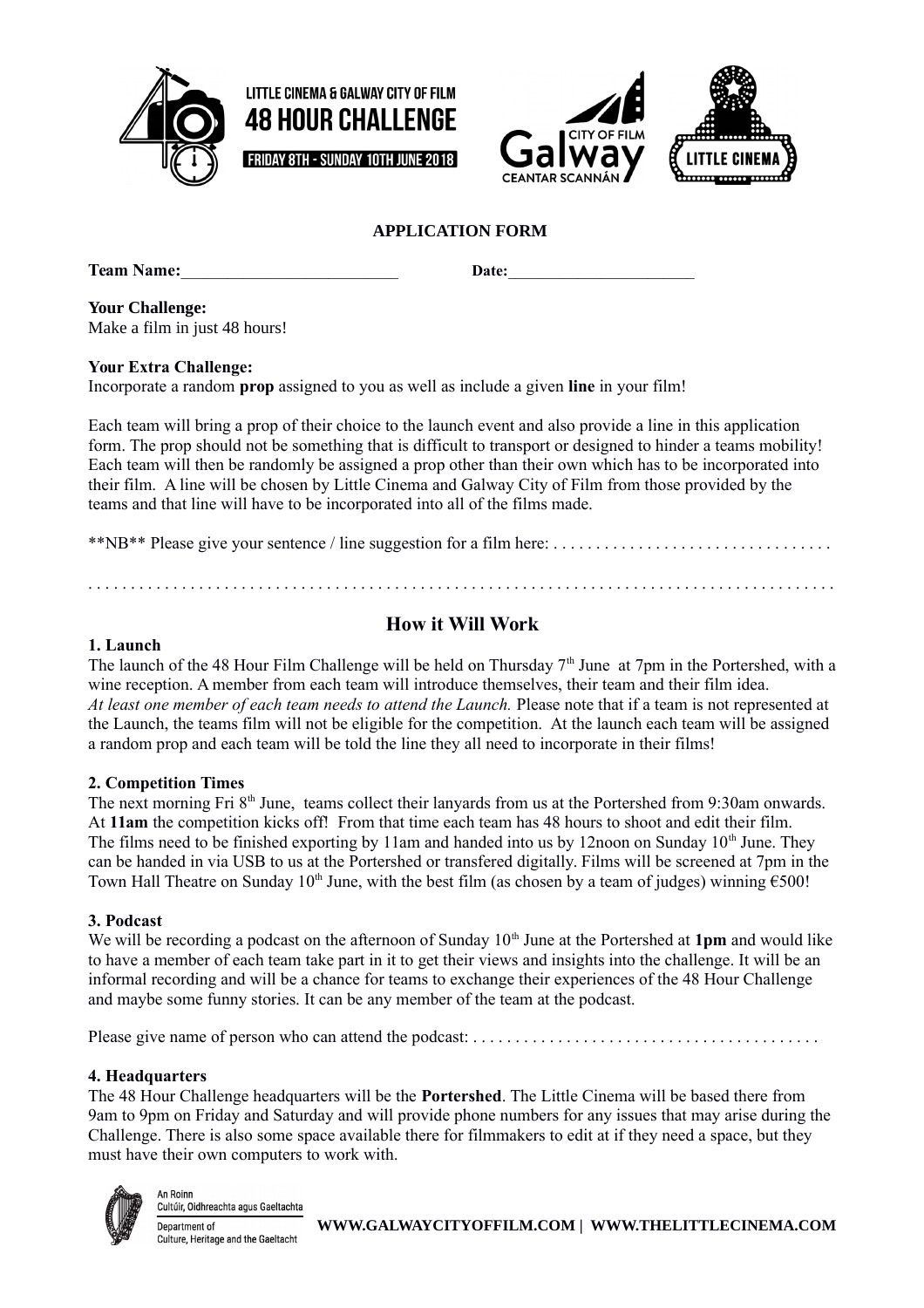





# **Team Details**

A team can have up to 8 registered team members and a minimum of **6** registered team members. It costs €80 for a team to register. More people are allowed to work on the project, but may not be on the official documentation. The entrance fee is the same for each team, regardless of the number of team members.

## **Social Media**

Photographs and or Video clips will be taken by Little Cinema and Galway City of Film during the 48 Hour Challenge and will be used to post updates on the Challenge on social media. If you would like to be tagged in the photos, please add your social media handles below and we will tag where possible.

## **NOTE: The Team Leader will be used as our main point of contact. Please ensure they are contactable.**

| Name:    | Email:     | Phone#: |
|----------|------------|---------|
| Twitter: | Instagram: |         |
| Member 2 |            |         |
| Name:    | Email:     |         |
| Twitter: | Instagram: |         |
| Member 3 |            |         |
| Name:    | Email:     |         |
| Twitter: | Instagram: |         |
| Member 4 |            |         |
| Name:    | Email:     |         |
| Twitter: | Instagram: |         |
| Member 5 |            |         |
| Name:    | Email:     |         |
| Twitter: | Instagram: |         |
| Member 6 |            |         |
| Name:    | Email:     |         |
| Twitter: | Instagram: |         |
| Member 7 |            |         |
| Name:    | Email:     |         |
| Twitter: | Instagram: |         |
| Member 8 |            |         |
| Name:    | Email:     |         |
| Twitter: | Instagram: |         |
|          |            |         |

Member 1 (TEAM LEADER & main point of contact)



An Roinn Cultúir, Oidhreachta agus Gaeltachta Department of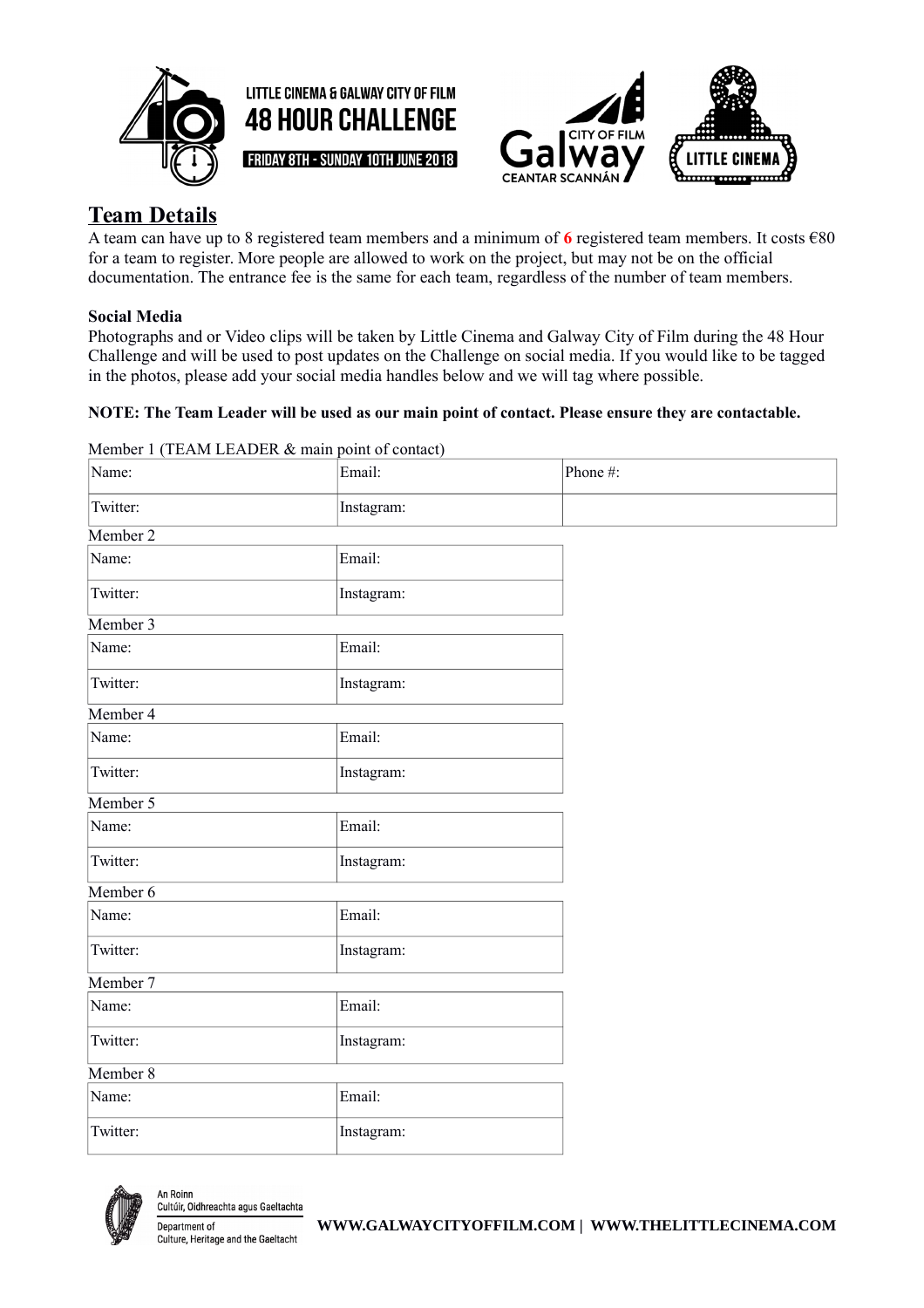





# **Rules & Guidelines –** *Please Read them all*

- 1. Films must have the 48 Hour Challenge Video slug at the start and the 48 Hour Challenge jpeg at end of the film. These will both be provided to all filmmaking teams.
- 2. The entry fee is  $\epsilon$ 80 per team, to be made in one payment. If you contact us with an expression of interest, we will send you the bank details payable for the entry. The first 10 teams to make a payment will be included in the Challenge.
- 3. The prize for the winning team is  $\epsilon$ 500. Each of the registered members of the winning team will also get a Little Cinema hoodie, up to a maximum of 8 members.
- 4. Teams are not considered registered until payment is received. The payment is Non-refundable once received, so please ensure that you can attend the challenge when applying and paying.
- 5. \*\*NB\*\* Each team must have a representative at the Launch Event of the 48 Hour Film Challenge.
- 6. Customized lanyards will be given to each registered team member, with a maximum of 8 available per team. The lanyards will include the names supplied in the application form, so please ensure correct spelling.
- 7. Team Leaders or nominated member of the team must report to The Portershed anytime from 9:30am on the morning of Friday 8th to collect the lanyards for their team. At 11am, the competition officially kicks off!
- 8. Films should be a max of 5 minutes in length, including all credits (excluding the official slugs at start & end of film as mentioned in point 1). Films should be in mp4 format and under 2GB in size.
- 9. All footage in the film must be shot within the competition time period and within the boundaries of Galway City & County. To ensure that footage used in the films has been shot during the competition time period we will be asking teams to provide us with the raw files to check the time stamps.
- 10. Films can be made in any language but if not in English, must have English subtitles added.
- 11. Films should be exported by **11am on Sunday 10th June 2018** and received by 12 noon, either by hand on USB to The Portershed, or via **[www.WeTransfer.com,](http://www.WeTransfer.com/)** delivered to **[littlecinema48@galwaycityoffilm.com.](mailto:littlecinema48@galwaycityoffilm.com)** Films not received by this time will still be screened but **not be eligible for the prize**.
- 12. Films will be judged by a panel of industry experts. They will be judging on quality and originality. One winner will be chosen and the judges' decision is final. The Little Cinema and Galway City of Film will have no decision in the judging process.
- 13. It is a FREE screening and tickets can be booked at the link below. Tickets are valid until 6:45pm at which point any uncollected tickets will be released to the public and people will be admitted on a first come first served basis. http://buytickets.at/wwwthelittlecinemacom/157161
- 14. Please avoid the use of excessive violence, bad language and drug use in your film. We understand that these are sometimes necessary in storytelling, but use them with consideration. The screening will be open to the public, and we'd like to be welcoming to all ages!